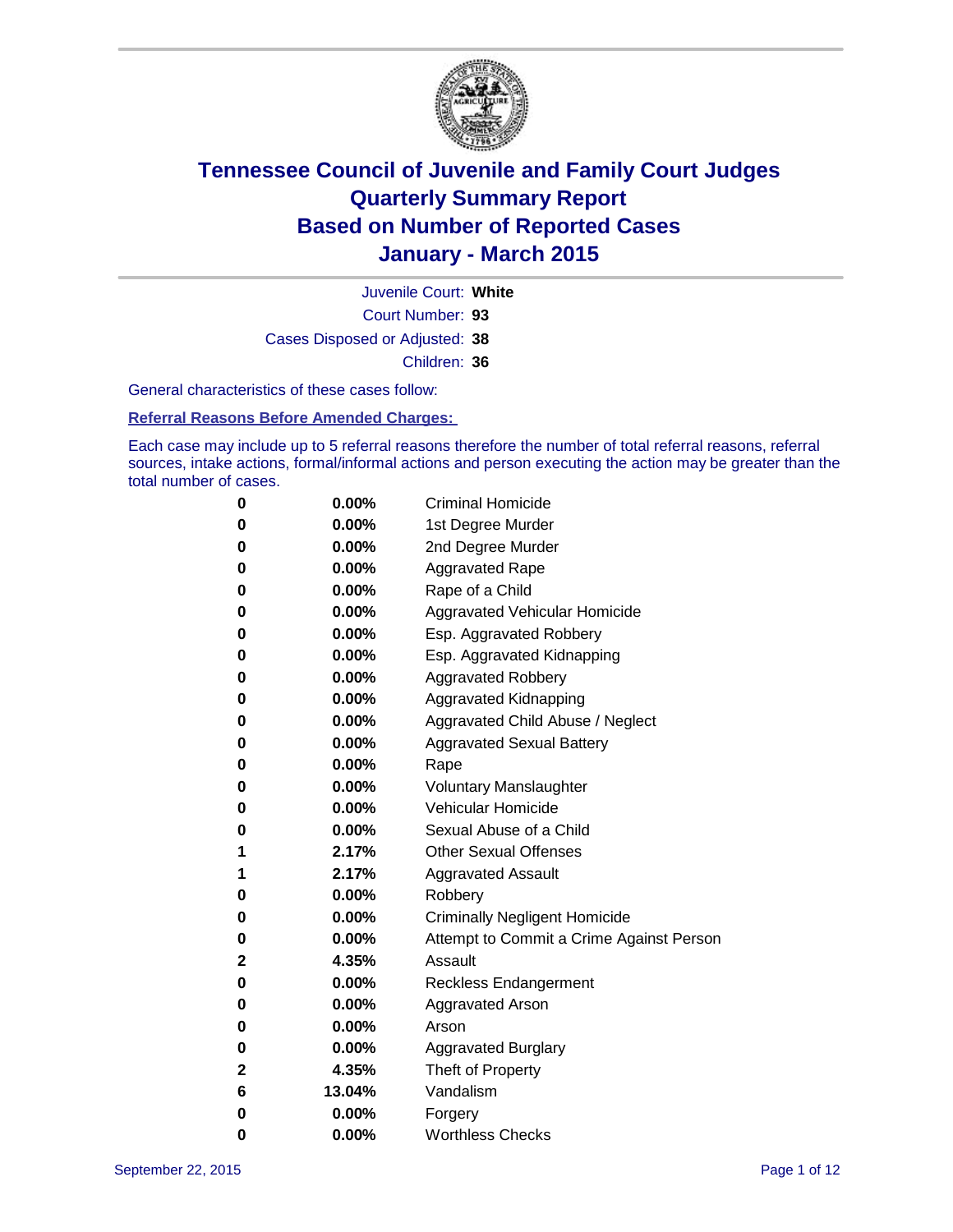

Court Number: **93** Juvenile Court: **White** Cases Disposed or Adjusted: **38** Children: **36**

#### **Referral Reasons Before Amended Charges:**

Each case may include up to 5 referral reasons therefore the number of total referral reasons, referral sources, intake actions, formal/informal actions and person executing the action may be greater than the total number of cases.

| 0            | 0.00%  | Illegal Possession / Fraudulent Use of Credit / Debit Cards |
|--------------|--------|-------------------------------------------------------------|
| 0            | 0.00%  | <b>Burglary</b>                                             |
| 0            | 0.00%  | Unauthorized Use of a Vehicle                               |
| 0            | 0.00%  | <b>Cruelty to Animals</b>                                   |
| 0            | 0.00%  | Sale of Controlled Substances                               |
| 0            | 0.00%  | <b>Other Drug Offenses</b>                                  |
| $\mathbf{2}$ | 4.35%  | <b>Possession of Controlled Substances</b>                  |
| 0            | 0.00%  | <b>Criminal Attempt</b>                                     |
| 0            | 0.00%  | Carrying Weapons on School Property                         |
| 1            | 2.17%  | Unlawful Carrying / Possession of a Weapon                  |
| 0            | 0.00%  | <b>Evading Arrest</b>                                       |
| 0            | 0.00%  | Escape                                                      |
| $\mathbf 2$  | 4.35%  | Driving Under Influence (DUI)                               |
| $\mathbf{2}$ | 4.35%  | Possession / Consumption of Alcohol                         |
| 0            | 0.00%  | Resisting Stop, Frisk, Halt, Arrest or Search               |
| 0            | 0.00%  | <b>Aggravated Criminal Trespass</b>                         |
| 0            | 0.00%  | Harassment                                                  |
| 0            | 0.00%  | Failure to Appear                                           |
| 0            | 0.00%  | Filing a False Police Report                                |
| 0            | 0.00%  | Criminal Impersonation                                      |
| 0            | 0.00%  | <b>Disorderly Conduct</b>                                   |
| 0            | 0.00%  | <b>Criminal Trespass</b>                                    |
| 0            | 0.00%  | <b>Public Intoxication</b>                                  |
| 0            | 0.00%  | Gambling                                                    |
| 4            | 8.70%  | Traffic                                                     |
| 0            | 0.00%  | <b>Local Ordinances</b>                                     |
| 0            | 0.00%  | Violation of Wildlife Regulations                           |
| 0            | 0.00%  | Contempt of Court                                           |
| 6            | 13.04% | Violation of Probation                                      |
| 1            | 2.17%  | Violation of Aftercare                                      |
| 2            | 4.35%  | <b>Unruly Behavior</b>                                      |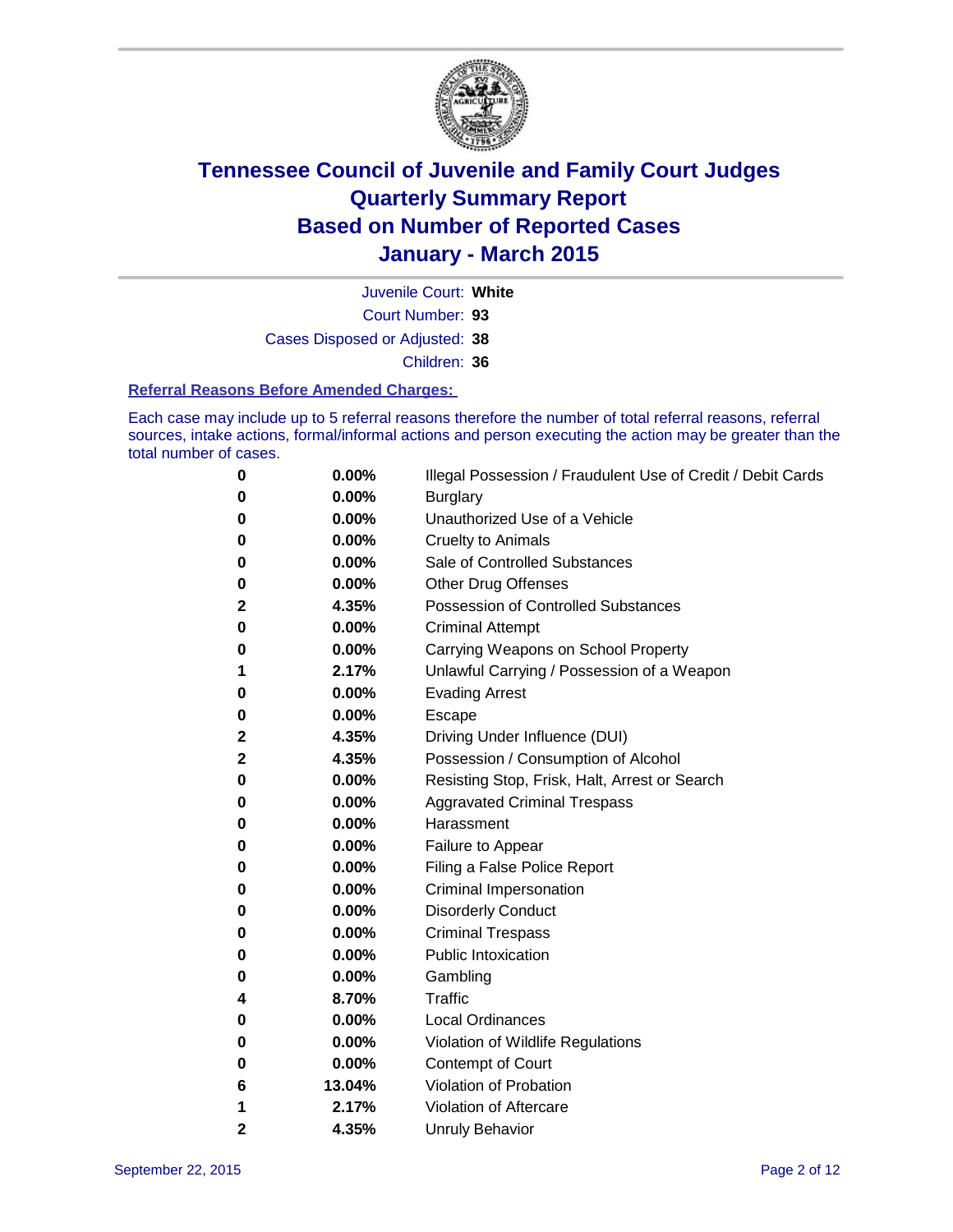

Court Number: **93** Juvenile Court: **White** Cases Disposed or Adjusted: **38** Children: **36**

#### **Referral Reasons Before Amended Charges:**

Each case may include up to 5 referral reasons therefore the number of total referral reasons, referral sources, intake actions, formal/informal actions and person executing the action may be greater than the total number of cases.

| 2            | 4.35%    | Truancy                                |
|--------------|----------|----------------------------------------|
| 0            | 0.00%    | In-State Runaway                       |
| 0            | 0.00%    | Out-of-State Runaway                   |
| 7            | 15.22%   | Possession of Tobacco Products         |
| 1            | 2.17%    | Violation of a Valid Court Order       |
| 2            | 4.35%    | Violation of Curfew                    |
| 0            | $0.00\%$ | Sexually Abused Child                  |
| 0            | 0.00%    | <b>Physically Abused Child</b>         |
| 0            | 0.00%    | Dependency / Neglect                   |
| 0            | $0.00\%$ | <b>Termination of Parental Rights</b>  |
| 0            | $0.00\%$ | <b>Violation of Pretrial Diversion</b> |
| 0            | 0.00%    | Violation of Informal Adjustment       |
| $\mathbf{2}$ | 4.35%    | <b>Judicial Review</b>                 |
| 0            | $0.00\%$ | <b>Administrative Review</b>           |
| 0            | $0.00\%$ | <b>Foster Care Review</b>              |
| 0            | $0.00\%$ | Custody                                |
| 0            | 0.00%    | Visitation                             |
| 0            | $0.00\%$ | Paternity / Legitimation               |
| 0            | 0.00%    | <b>Child Support</b>                   |
| 0            | $0.00\%$ | <b>Request for Medical Treatment</b>   |
| 0            | 0.00%    | <b>Consent to Marry</b>                |
| 0            | 0.00%    | Other                                  |
| 46           | 100.00%  | <b>Total Referrals</b>                 |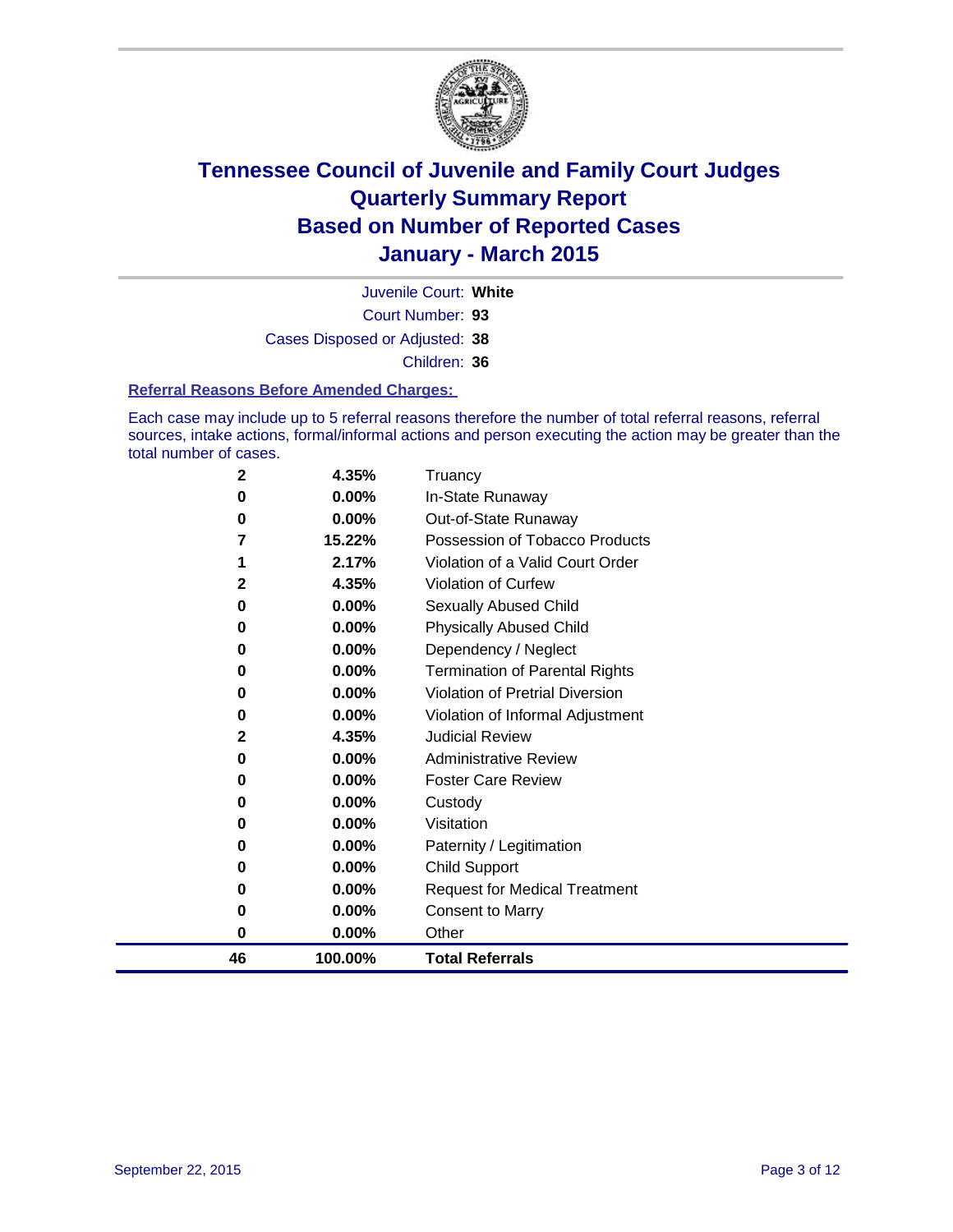

| Juvenile Court: White          |  |
|--------------------------------|--|
| Court Number: 93               |  |
| Cases Disposed or Adjusted: 38 |  |
| Children: 36                   |  |
| <b>Referral Sources: 1</b>     |  |

| 46 | 100.00%  | <b>Total Referral Sources</b>     |
|----|----------|-----------------------------------|
|    | 2.17%    | Other                             |
| 0  | 0.00%    | Unknown                           |
| 0  | 0.00%    | Hospital                          |
|    | 2.17%    | Child & Parent                    |
| 0  | 0.00%    | Victim                            |
| 1  | 2.17%    | <b>Other Court</b>                |
| 0  | 0.00%    | Social Agency                     |
| 3  | 6.52%    | <b>Court Staff</b>                |
| 0  | $0.00\%$ | <b>District Attorney's Office</b> |
| 0  | $0.00\%$ | <b>Other State Department</b>     |
| 6  | 13.04%   | <b>DCS</b>                        |
| 0  | $0.00\%$ | <b>CSA</b>                        |
| 12 | 26.09%   | School                            |
| 0  | 0.00%    | Self                              |
| 0  | $0.00\%$ | <b>Relatives</b>                  |
| 3  | 6.52%    | Parents                           |
| 19 | 41.30%   | Law Enforcement                   |

### **Age of Child at Referral: 2**

| 36 | 100.00%  | <b>Total Child Count</b> |
|----|----------|--------------------------|
| 0  | $0.00\%$ | <b>Unknown</b>           |
| 0  | $0.00\%$ | Ages 19 and Over         |
| 12 | 33.33%   | Ages 17 through 18       |
| 14 | 38.89%   | Ages 15 through 16       |
| 6  | 16.67%   | Ages 13 through 14       |
| 3  | 8.33%    | Ages 11 through 12       |
| 1  | 2.78%    | Ages 10 and Under        |
|    |          |                          |

<sup>1</sup> If different than number of Referral Reasons (46), verify accuracy of your court's data.

One child could be counted in multiple categories, verify accuracy of your court's data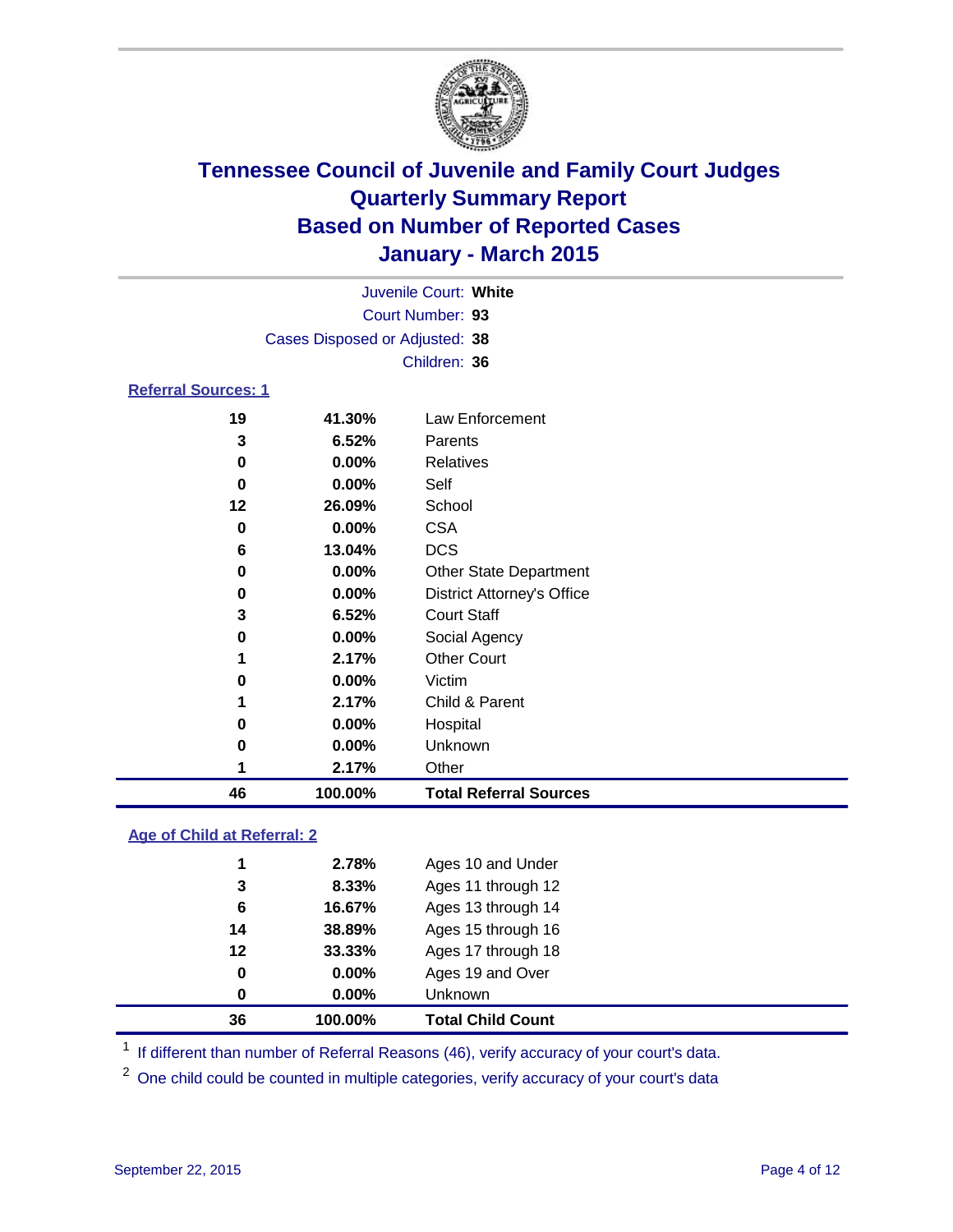

| Juvenile Court: White                   |                                |                          |  |
|-----------------------------------------|--------------------------------|--------------------------|--|
|                                         | Court Number: 93               |                          |  |
|                                         | Cases Disposed or Adjusted: 38 |                          |  |
|                                         |                                | Children: 36             |  |
| Sex of Child: 1                         |                                |                          |  |
| 23                                      | 63.89%                         | Male                     |  |
| 13                                      | 36.11%                         | Female                   |  |
| $\bf{0}$                                | 0.00%                          | Unknown                  |  |
| 36                                      | 100.00%                        | <b>Total Child Count</b> |  |
| Race of Child: 1                        |                                |                          |  |
| 34                                      | 94.44%                         | White                    |  |
| 1                                       | 2.78%                          | African American         |  |
| 0                                       | 0.00%                          | Native American          |  |
| 0                                       | 0.00%                          | Asian                    |  |
| 1                                       | 2.78%                          | Mixed                    |  |
| $\mathbf 0$                             | 0.00%                          | Unknown                  |  |
| 36                                      | 100.00%                        | <b>Total Child Count</b> |  |
| <b>Hispanic Origin: 1</b>               |                                |                          |  |
| $\overline{2}$                          | 5.56%                          | Yes                      |  |
| 34                                      | 94.44%                         | <b>No</b>                |  |
| $\bf{0}$                                | 0.00%                          | Unknown                  |  |
| 36                                      | 100.00%                        | <b>Total Child Count</b> |  |
| <b>School Enrollment of Children: 1</b> |                                |                          |  |
| 36                                      | 100.00%                        | Yes                      |  |
| $\bf{0}$                                | 0.00%                          | No                       |  |
| $\bf{0}$                                | 0.00%                          | Unknown                  |  |
| 36                                      | 100.00%                        | <b>Total Child Count</b> |  |

One child could be counted in multiple categories, verify accuracy of your court's data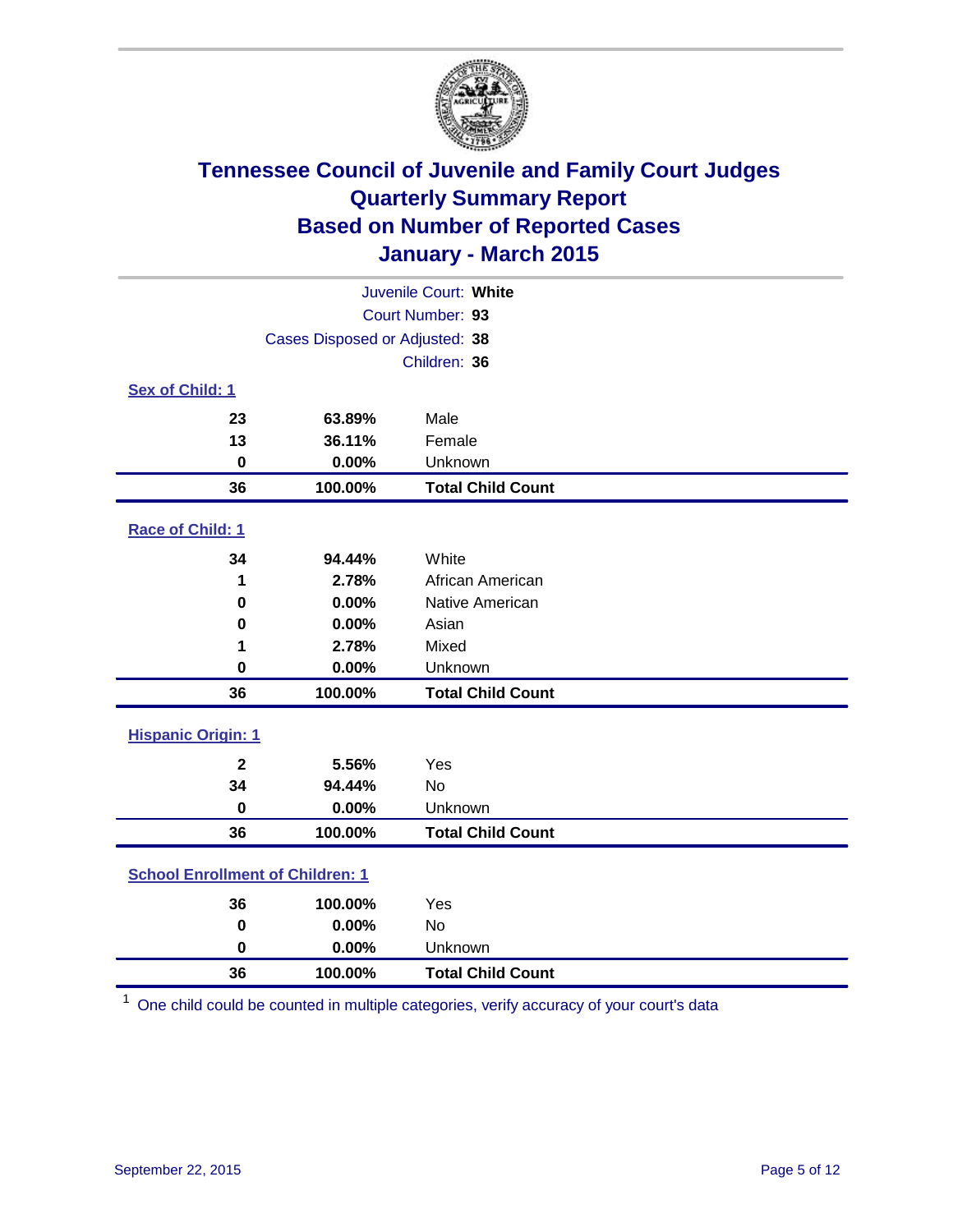

|        |                                                    | Juvenile Court: White                                      |
|--------|----------------------------------------------------|------------------------------------------------------------|
|        |                                                    | Court Number: 93                                           |
|        | Cases Disposed or Adjusted: 38                     |                                                            |
|        |                                                    | Children: 36                                               |
|        | Living Arrangement of Child at Time of Referral: 1 |                                                            |
| 8<br>2 | 22.22%<br>5.56%                                    | With Both Biological Parents<br>With Father and Stepmother |

| 36 | 100.00%    | <b>Total Child Count</b>            |
|----|------------|-------------------------------------|
| O  | $0.00\%$   | Other                               |
| 0  | $0.00\%$   | Unknown                             |
| 0  | $0.00\%$   | Independent                         |
| 0  | $0.00\%$   | In an Institution                   |
| 0  | $0.00\%$   | In a Residential Center             |
| 0  | $0.00\%$   | In a Group Home                     |
|    | 5.56%<br>2 | With Foster Family                  |
|    | 2.78%      | <b>With Adoptive Parents</b>        |
| 8  | 22.22%     | <b>With Relatives</b>               |
| 4  | 11.11%     | <b>With Father</b>                  |
| 9  | 25.00%     | With Mother                         |
|    | 2<br>5.56% | With Mother and Stepfather          |
|    | J.JV70     | <i>vviani anici and otophionici</i> |

### **Type of Detention: 2**

| 0  | $0.00\%$ | Non-Secure Placement         |
|----|----------|------------------------------|
| 0  | $0.00\%$ | Juvenile Detention Facility  |
| 0  | $0.00\%$ | Jail - Complete Separation   |
| 1  | 2.63%    | Jail - Partial Separation    |
| 0  | $0.00\%$ | Jail - No Separation         |
| 0  | $0.00\%$ | <b>Psychiatric Hospital</b>  |
| 0  | $0.00\%$ | <b>Unknown</b>               |
| 37 | 97.37%   | Does Not Apply               |
| 0  | $0.00\%$ | Other                        |
| 38 | 100.00%  | <b>Total Detention Count</b> |

<sup>1</sup> One child could be counted in multiple categories, verify accuracy of your court's data

If different than number of Cases (38) verify accuracy of your court's data.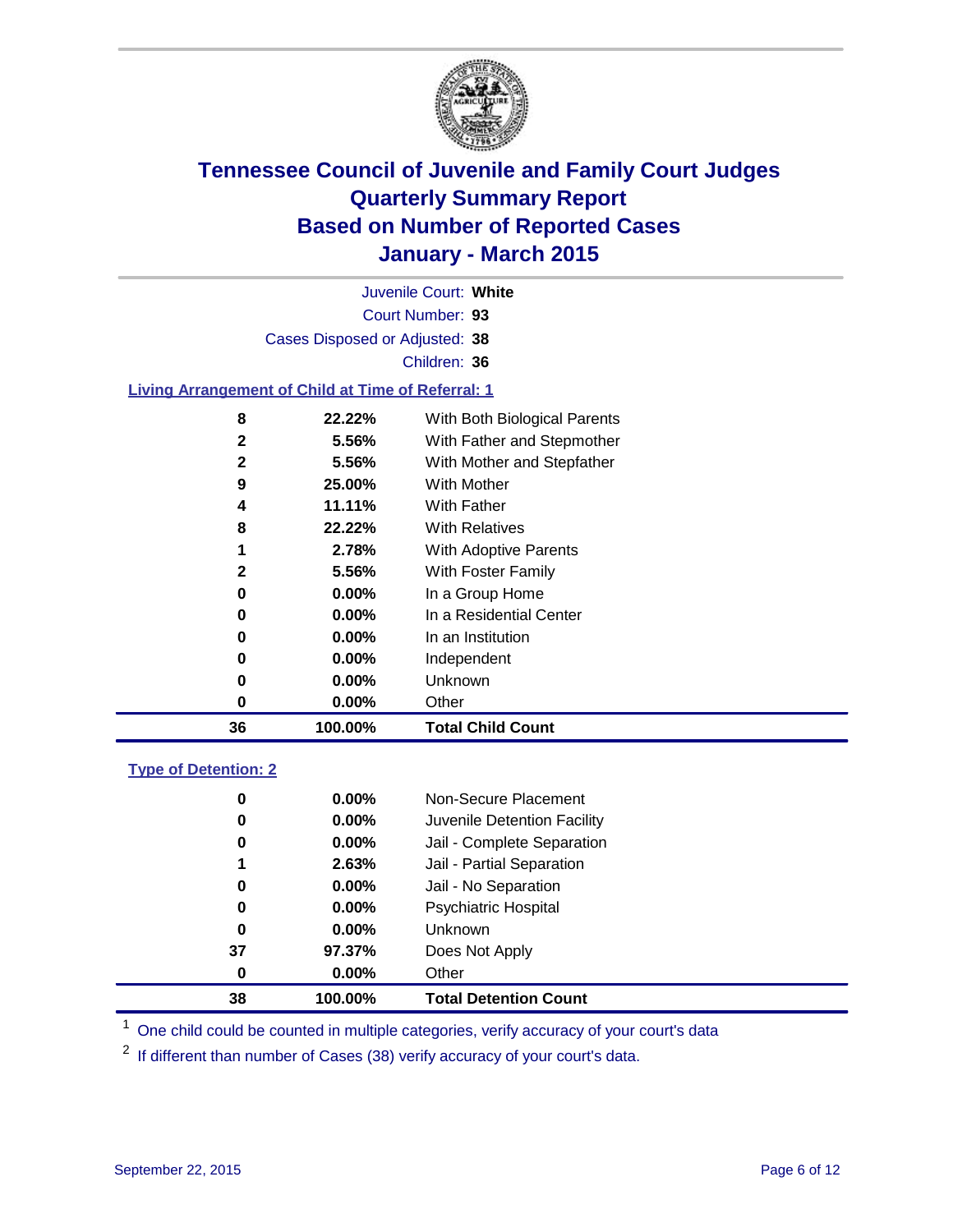

| Juvenile Court: White                                                                                        |                                                    |                                         |  |  |  |  |  |
|--------------------------------------------------------------------------------------------------------------|----------------------------------------------------|-----------------------------------------|--|--|--|--|--|
|                                                                                                              | Court Number: 93                                   |                                         |  |  |  |  |  |
|                                                                                                              | Cases Disposed or Adjusted: 38                     |                                         |  |  |  |  |  |
|                                                                                                              | Children: 36                                       |                                         |  |  |  |  |  |
|                                                                                                              | <b>Placement After Secure Detention Hearing: 1</b> |                                         |  |  |  |  |  |
| 0.00%<br>0                                                                                                   |                                                    | Returned to Prior Living Arrangement    |  |  |  |  |  |
| 0.00%<br>Juvenile Detention Facility<br>0<br>0.00%<br>Jail<br>0                                              |                                                    |                                         |  |  |  |  |  |
|                                                                                                              |                                                    |                                         |  |  |  |  |  |
| 0.00%<br>Shelter / Group Home<br>0                                                                           |                                                    |                                         |  |  |  |  |  |
| 0.00%<br><b>Foster Family Home</b><br>0                                                                      |                                                    |                                         |  |  |  |  |  |
| 0.00%<br><b>Psychiatric Hospital</b><br>0<br>0.00%<br><b>Unknown</b><br>0<br>38<br>100.00%<br>Does Not Apply |                                                    |                                         |  |  |  |  |  |
|                                                                                                              |                                                    |                                         |  |  |  |  |  |
|                                                                                                              |                                                    |                                         |  |  |  |  |  |
|                                                                                                              |                                                    |                                         |  |  |  |  |  |
| 0                                                                                                            | 0.00%                                              | Other                                   |  |  |  |  |  |
| 38                                                                                                           | 100.00%                                            | <b>Total Placement Count</b>            |  |  |  |  |  |
| <b>Intake Actions: 2</b>                                                                                     |                                                    |                                         |  |  |  |  |  |
| 32                                                                                                           | 69.57%                                             | <b>Petition Filed</b>                   |  |  |  |  |  |
| 3                                                                                                            | 6.52%                                              | <b>Motion Filed</b>                     |  |  |  |  |  |
| 11                                                                                                           | 23.91%                                             | <b>Citation Processed</b>               |  |  |  |  |  |
| 0                                                                                                            | 0.00%                                              | Notification of Paternity Processed     |  |  |  |  |  |
| 0                                                                                                            | $0.00\%$                                           | Scheduling of Judicial Review           |  |  |  |  |  |
| 0                                                                                                            | 0.00%                                              | Scheduling of Administrative Review     |  |  |  |  |  |
| 0                                                                                                            | 0.00%                                              | <b>Scheduling of Foster Care Review</b> |  |  |  |  |  |
| 0                                                                                                            | 0.00%                                              | Unknown                                 |  |  |  |  |  |

<sup>1</sup> If different than number of Cases (38) verify accuracy of your court's data.

**100.00% Total Intake Count**

**0.00%** Other

<sup>2</sup> If different than number of Referral Reasons (46), verify accuracy of your court's data.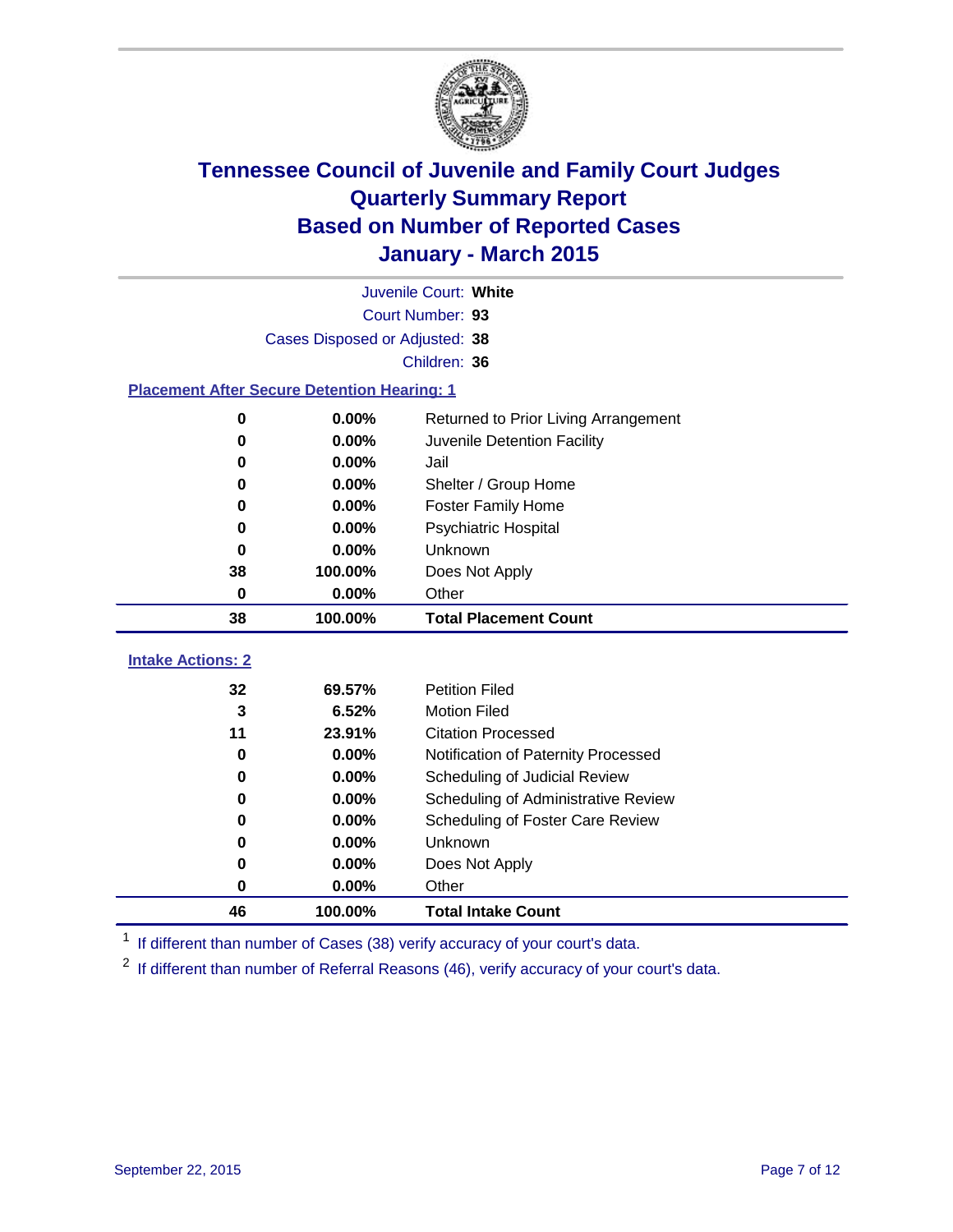

Court Number: **93** Juvenile Court: **White** Cases Disposed or Adjusted: **38** Children: **36**

### **Last Grade Completed by Child: 1**

| 36          | 100.00%        | <b>Total Child Count</b>     |
|-------------|----------------|------------------------------|
| $\pmb{0}$   | 0.00%          | Other                        |
| 0           | 0.00%          | Unknown                      |
| 0           | 0.00%          | <b>Never Attended School</b> |
| 0           | 0.00%          | Graduated                    |
| 0           | 0.00%          | <b>GED</b>                   |
| 1           | 2.78%          | Non-Graded Special Ed        |
| 0           | 0.00%          | 12th Grade                   |
| 8           | 22.22%         | 11th Grade                   |
| 6           | 16.67%         | 10th Grade                   |
| 0           | 0.00%          | 9th Grade                    |
| 4           | 11.11%         | 9th Grade                    |
| 0           | 0.00%          | 8th Grade                    |
| 8           | 22.22%         | 8th Grade                    |
| 0           | 0.00%          | 7th Grade                    |
| 4           | 11.11%         | 7th Grade                    |
| 0           | 0.00%          | 6th Grade                    |
| $\mathbf 2$ | 5.56%          | 6th Grade                    |
| 0           | 0.00%          | 5th Grade                    |
| $\mathbf 2$ | 5.56%          | 5th Grade                    |
| 0           | 0.00%          | 4th Grade                    |
| 1           | 2.78%          | 4th Grade                    |
| 0           | 0.00%          | 3rd Grade                    |
| 0<br>0      | 0.00%<br>0.00% | 2nd Grade<br>3rd Grade       |
| 0           | 0.00%          |                              |
| 0           | 0.00%          | 1st Grade<br>2nd Grade       |
| 0           | 0.00%          | 1st Grade                    |
| 0           | 0.00%          | Kindergarten                 |
| 0           | 0.00%          | Preschool                    |
| $\pmb{0}$   | 0.00%          | Too Young for School         |
|             |                |                              |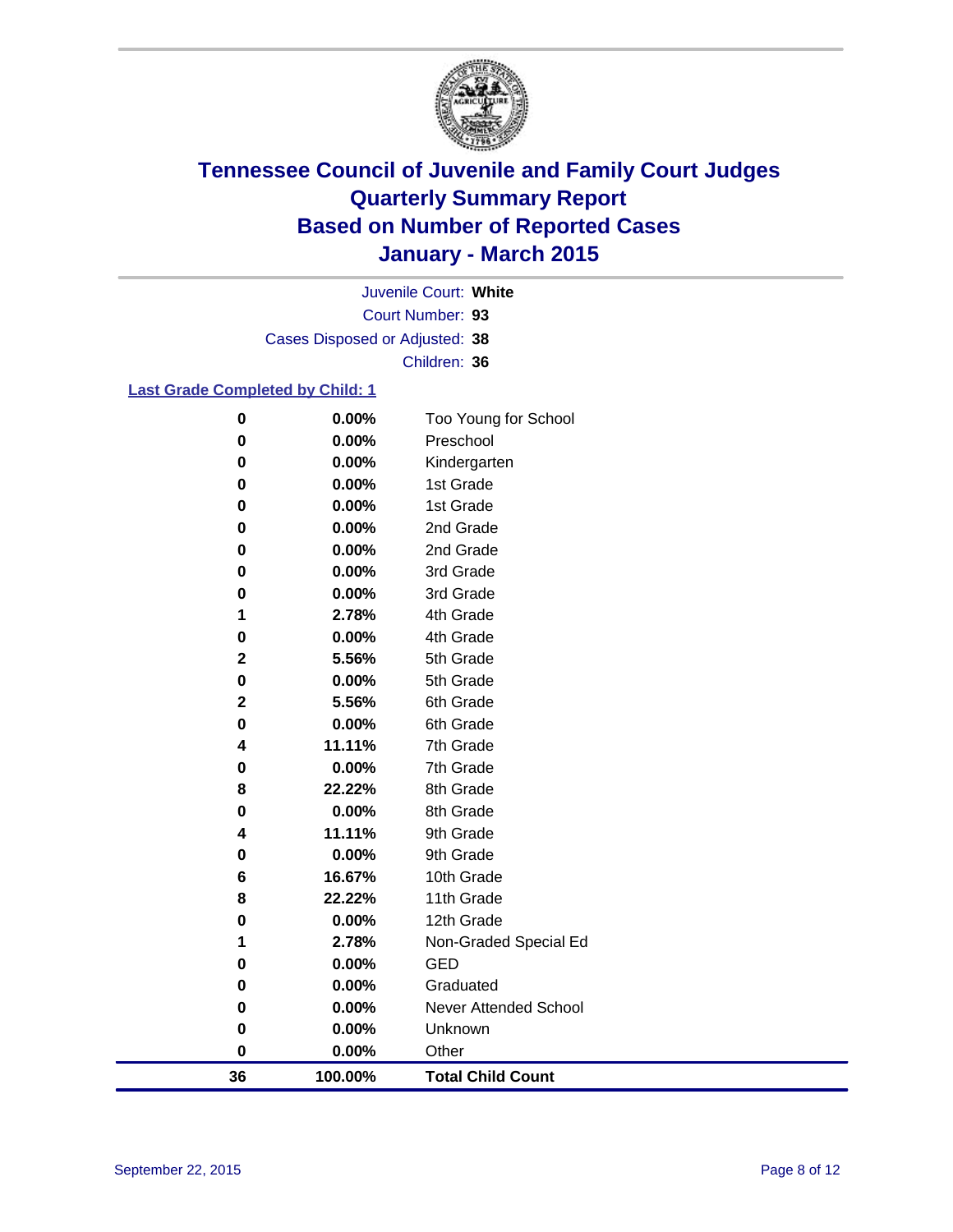

|                                         |         | Juvenile Court: White |                          |  |  |
|-----------------------------------------|---------|-----------------------|--------------------------|--|--|
| Court Number: 93                        |         |                       |                          |  |  |
| Cases Disposed or Adjusted: 38          |         |                       |                          |  |  |
|                                         |         | Children: 36          |                          |  |  |
| <b>Enrolled in Special Education: 1</b> |         |                       |                          |  |  |
| $\mathbf{2}$                            | 5.56%   | Yes                   |                          |  |  |
| 34                                      | 94.44%  | No                    |                          |  |  |
| 0                                       | 0.00%   | Unknown               |                          |  |  |
| 36                                      | 100.00% |                       | <b>Total Child Count</b> |  |  |
| $1 -$<br>.                              |         |                       |                          |  |  |

<sup>1</sup> One child could be counted in multiple categories, verify accuracy of your court's data

| <b>Action Executed By: 1</b> |
|------------------------------|
|------------------------------|

| 46<br>0 | 100.00%<br>0.00% | Judge<br>Magistrate       |
|---------|------------------|---------------------------|
| 0       | $0.00\%$         | <b>YSO</b>                |
| 0       | 0.00%            | Other                     |
| 0       | $0.00\%$         | Unknown                   |
| 46      | 100.00%          | <b>Total Action Count</b> |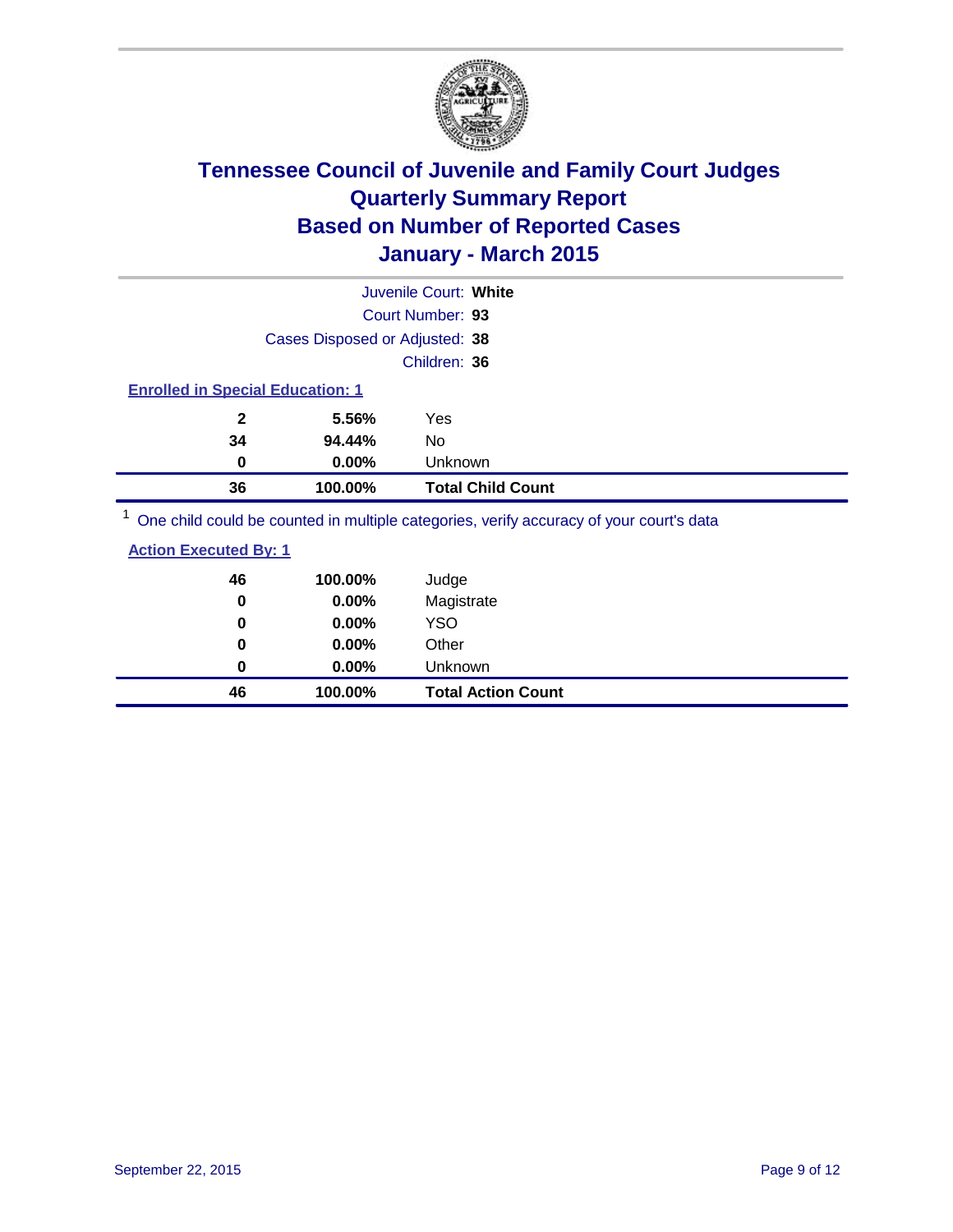

Court Number: **93** Juvenile Court: **White** Cases Disposed or Adjusted: **38** Children: **36**

### **Formal / Informal Actions: 1**

| 9  | 19.57%   | Dismissed                                        |
|----|----------|--------------------------------------------------|
| 0  | $0.00\%$ | Retired / Nolle Prosequi                         |
| 15 | 32.61%   | <b>Complaint Substantiated Delinquent</b>        |
| 13 | 28.26%   | <b>Complaint Substantiated Status Offender</b>   |
| 0  | $0.00\%$ | <b>Complaint Substantiated Dependent/Neglect</b> |
| 0  | $0.00\%$ | <b>Complaint Substantiated Abused</b>            |
| 0  | $0.00\%$ | <b>Complaint Substantiated Mentally III</b>      |
| 0  | $0.00\%$ | Informal Adjustment                              |
| 9  | 19.57%   | <b>Pretrial Diversion</b>                        |
| 0  | $0.00\%$ | <b>Transfer to Adult Court Hearing</b>           |
| 0  | $0.00\%$ | Charges Cleared by Transfer to Adult Court       |
| 0  | $0.00\%$ | Special Proceeding                               |
| 0  | $0.00\%$ | <b>Review Concluded</b>                          |
| 0  | $0.00\%$ | Case Held Open                                   |
| 0  | $0.00\%$ | Other                                            |
| 0  | $0.00\%$ | Unknown                                          |
| 46 | 100.00%  | <b>Total Action Count</b>                        |

<sup>1</sup> If different than number of Referral Reasons (46), verify accuracy of your court's data.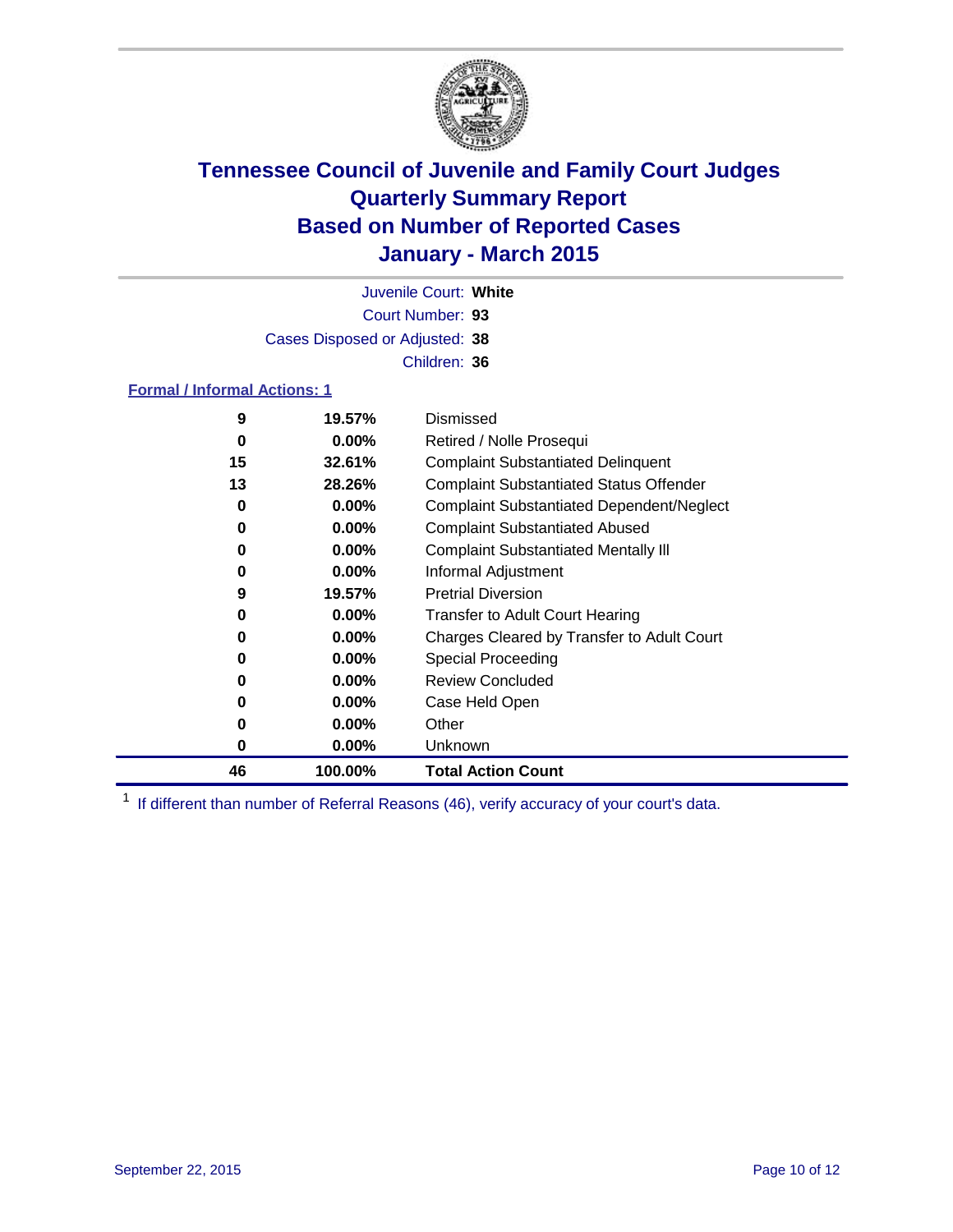

|                       |                                | Juvenile Court: White                                 |
|-----------------------|--------------------------------|-------------------------------------------------------|
|                       |                                | Court Number: 93                                      |
|                       | Cases Disposed or Adjusted: 38 |                                                       |
|                       |                                | Children: 36                                          |
| <b>Case Outcomes:</b> |                                | There can be multiple outcomes for one child or case. |
| 10                    | 11.36%                         | <b>Case Dismissed</b>                                 |
| 0                     | 0.00%                          | Case Retired or Nolle Prosequi                        |
| 0                     | 0.00%                          | Warned / Counseled                                    |
| 0                     | 0.00%                          | <b>Held Open For Review</b>                           |
| 1                     | 1.14%                          | Supervision / Probation to Juvenile Court             |
| 0                     | 0.00%                          | <b>Probation to Parents</b>                           |
| 2                     | 2.27%                          | Referral to Another Entity for Supervision / Service  |
| 3                     | 3.41%                          | Referred for Mental Health Counseling                 |
| 7                     | 7.95%                          | Referred for Alcohol and Drug Counseling              |
| 0                     | 0.00%                          | Referred to Alternative School                        |
| 0                     | 0.00%                          | Referred to Private Child Agency                      |
| 2                     | 2.27%                          | Referred to Defensive Driving School                  |
| 0                     | 0.00%                          | Referred to Alcohol Safety School                     |
| 1                     | 1.14%                          | Referred to Juvenile Court Education-Based Program    |
| 0                     | 0.00%                          | Driver's License Held Informally                      |
| 0                     | 0.00%                          | <b>Voluntary Placement with DMHMR</b>                 |
| 0                     | 0.00%                          | <b>Private Mental Health Placement</b>                |
| 0                     | 0.00%                          | <b>Private MR Placement</b>                           |
| 0                     | 0.00%                          | Placement with City/County Agency/Facility            |
| 0                     | 0.00%                          | Placement with Relative / Other Individual            |
| 11                    | 12.50%                         | Fine                                                  |
| 6                     | 6.82%                          | <b>Public Service</b>                                 |
| $\mathbf 2$           | 2.27%                          | Restitution                                           |
| 0                     | 0.00%                          | <b>Runaway Returned</b>                               |
| 0                     | 0.00%                          | No Contact Order                                      |
| 0                     | 0.00%                          | Injunction Other than No Contact Order                |
| 3                     | 3.41%                          | <b>House Arrest</b>                                   |
| 0                     | 0.00%                          | <b>Court Defined Curfew</b>                           |
| 0                     | 0.00%                          | Dismissed from Informal Adjustment                    |
| 0                     | 0.00%                          | Dismissed from Pretrial Diversion                     |
| 0                     | 0.00%                          | Released from Probation                               |
| 0                     | 0.00%                          | <b>Transferred to Adult Court</b>                     |
| 0                     | 0.00%                          | <b>DMHMR Involuntary Commitment</b>                   |
| 0                     | $0.00\%$                       | <b>DCS Commitment - Determinate</b>                   |